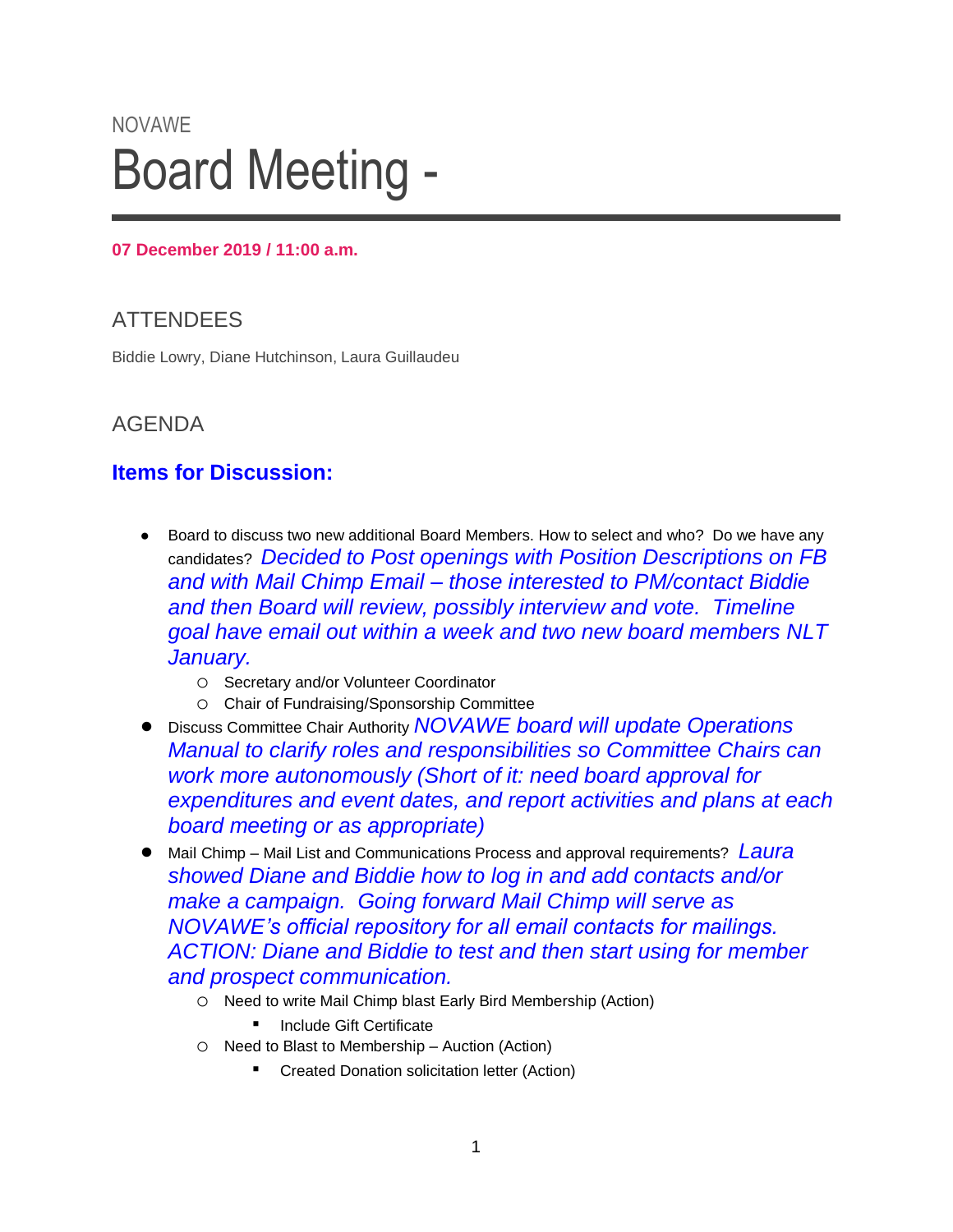- Set Recurring Facebook Posts for our events. How often? *ACTION: Biddie to investigate – all events should be "pulsed" several times, more frequently as they grow near.*
- NOVAWE Operations Manual –NOVAWE Event Requirements Review Pricing Guidelines
	- o Discuss NOVAWE Branding of events (Tiered publicity and Pricing) (Action: finalize and update in Operations Manual so it can be shared.)

*Goal is to encourage and teach/assist others to "put on" clinics and events. ACTION: Diane to update the Operations Manal per discussion to distinguish four types of Event Hosts and associated publicity Tiers.* 

**Other** 

#### **Committee Status Reports:**

#### **Diane/Marketing**

- 1. Marketing Committee Report:
	- a. Survey Results (Sent Monday FB, Mail Chimp Dec, 4)
	- b. Gift Certificate Campaign complete (thanks to Joanne Masterson and Kathi Watts). Mail Chimp blast out 12/6 and FB out 12/7
	- c. \$5 Membership Discount through 1/31/19 underway *ACTION: Diane to write blast for prospects for Laura to proofread – goal to get it out this week.*
	- d. February Bring a Friend campaign being planned
	- e. February 14<sup>th,</sup> I Love NOVAWE Fundraiser On-line Auction Lead by Joanne *with Stephanie's support & coordination. ACTION: Diane to write draft of announcement for Membership and "solicitation" letter for members to use.*
	- f. March 17<sup>th</sup> LCEA Equine Expo *Board will solicit help from membership.*
	- *Raffle Garrocha pole (Diane to order)-collect names/email*
	- *Make vision board and bring video (Diane)*
	- *Order more Decals (and cut the centers out of the old ones) Get table cloth and some sort of candy or ???*
	- *Biddie brings two chairs and table, extension cord.*
	- *Laura brings tablecloth.*

●

*G.* Instagram - You Tube -- Vacant

2. Survey – Posted on FB 12/2 and sent to Joanne for Mail Chimp distribution. *Action Board members follow up and try and learn members who*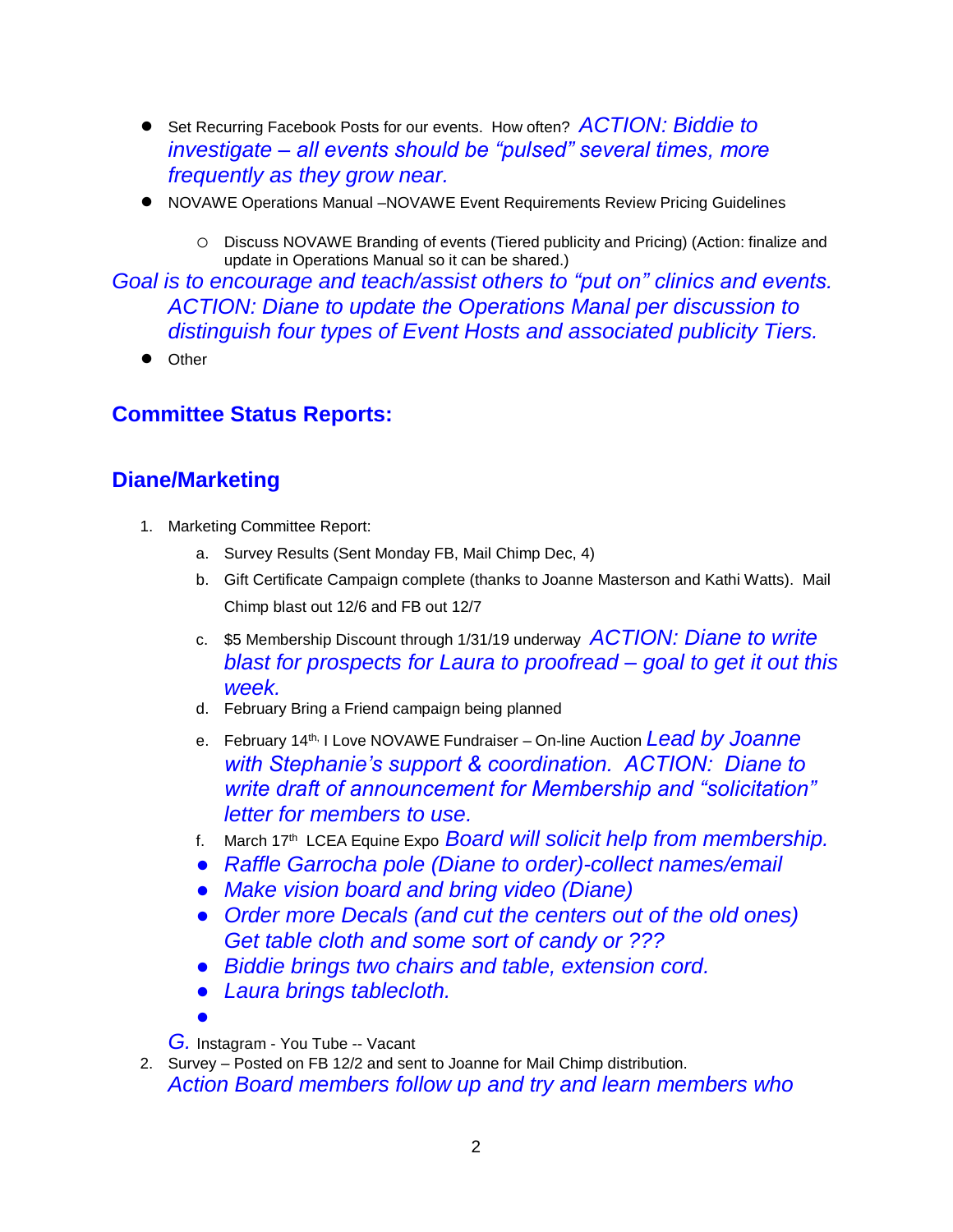#### *want to volunteer and/or contact develop committee teams and "delegate"*

3. Diane to transition books to QB by January 1 (Goal) has set up Chart of Accounts in QuickBooks; hoping for help from member Liz Shockley who is TSRC's secretary. *Per # 2, one survey respondent said they wanted to help with QB, Diane will try and "find" them for help.*

## **Diane: Secretary – Treasurer Report**

- 1. Sent Confederation Regional Director Kat Waters monthly Activity Report for October, November report due. (Will send to Adair Soho.)
- 2. Q4 Event Revenue Summaries:
	- a. Halloween Play Day
	- b. Movin on up Play Day
- 3. November/December Expense Review:
	- a. Bought Canopy \$83.74 (need receipt) *Laura provided receipt*
	- b. Great American annual Insurance status: Paid first semi-annual Payment \$545.
		- i. FYI: Certificates of Insurance, NOVAWE must be listed as "Certificate Holder" in Bottom left of form.
	- c. 2020 Memberships Paid:
		- i. Confederation for Working Equitation (\$150)
		- ii. Loudoun County Equine Alliance (\$35)
	- d. Registered for booth at LCEA Equine Expo  $(\$50)$  Expo is March 17<sup>th</sup> (Will add to

NOVAWE Events Calendar) *Done*

- e. **ACTION:** Register for TSRC table at the Feb. 8<sup>th</sup> Tack Sale \$10
- f. Buy some sort of coffee thermos to provide coffee at events. Status? *Done, Laura will submit receipts for reimbursement*
- g. Buy "NOVAWE" logo items for 2020 Show Prizes/Gifts. **(Action: Laura will look into cost of halters with NOVAWE on them as well as order 10 totes.)**
- h. Pay back Board Member for out-of-pocket expenses
	- i. Diane \$ 737.47 *Check # 1023 12/7*
	- ii. Biddie \$ 640.36 *Check # 1024 12/7*
	- iii. Laura \$ will be \$33.38 + Coffee Craft *\$45.00*
- i. Still owe each Board Member \$500 (\$1,500) total. To be paid back by summer 2020.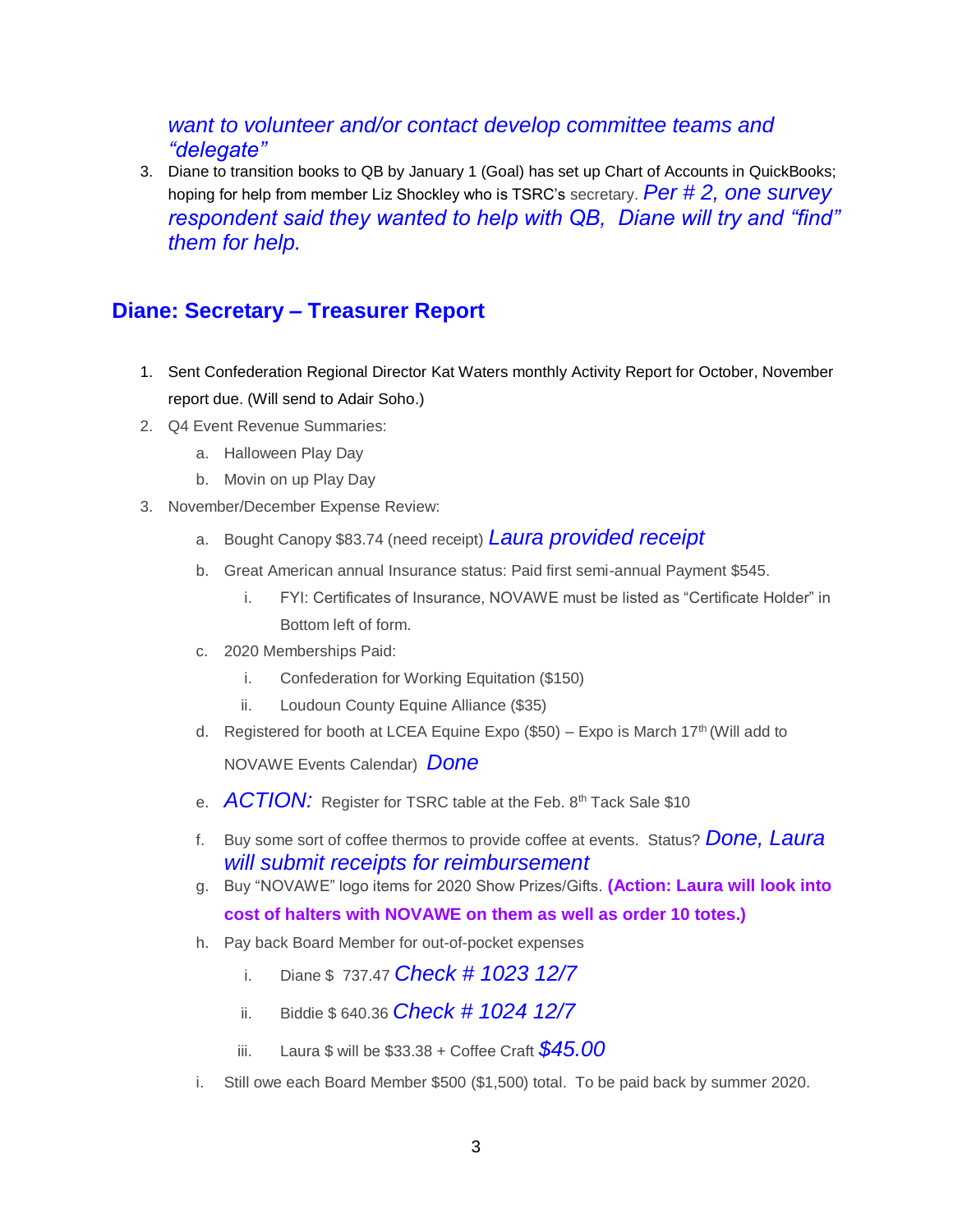#### **NOVAWE FINANCIAL SUMMARY**

| <b>Bank Balance 10/19/2019</b>    |    |          | \$ | 5,221.23 |
|-----------------------------------|----|----------|----|----------|
| <b>Outstanding:</b>               |    |          |    |          |
| 1015 Bella Vita (Facility Rental) | \$ | 200.00   |    |          |
| #1014 Frying Pan Park (deposit)   | \$ | 300.00   |    |          |
| #1013 Country Lane                | \$ | 98.00    |    |          |
| #1012 Country Lane                | \$ | 171.00   |    |          |
| #1011 Almeda Farm (Deposit)       | \$ | 150.00   |    |          |
| #1010 Kat Waters (Deposit)        |    | \$70     |    |          |
| Subtotal                          | Ś  | 989.00   | -S | 4,232.23 |
| <b>Pending Deposit</b>            |    |          |    |          |
| PayPal Transfer 10/19             |    | \$620.07 |    |          |
| Subtotal                          | Ś  | 620.07   | -S | 4,852.30 |
| <b>BALANCE</b>                    |    |          |    | 4,852.30 |

#### **Laura Membership/Hospitality**

- 3. Membership update:
	- a. 2019 Founding Member final numbers-**(57 Founding Members)**
	- b. 2020 New Member Status? **(Eight new members since 11/8/19.)**
	- c. MailChimp Status: Mailchimp campaign has begun.
	- d. Send out email blast to members listing the committees that need to be formed with a link to a Google Form for sign up. (ACTION: Biddie will help create the form.)
	- e. Need to send a blast to "Prospects" inviting folks to join and explain membership benefits and drive through 1/31.

Laura is working to present updated logo wear process/offerings for 2020 . Laura has reached out to Country Lane again and MRK Designs (VADA/NOVA) logowear designer.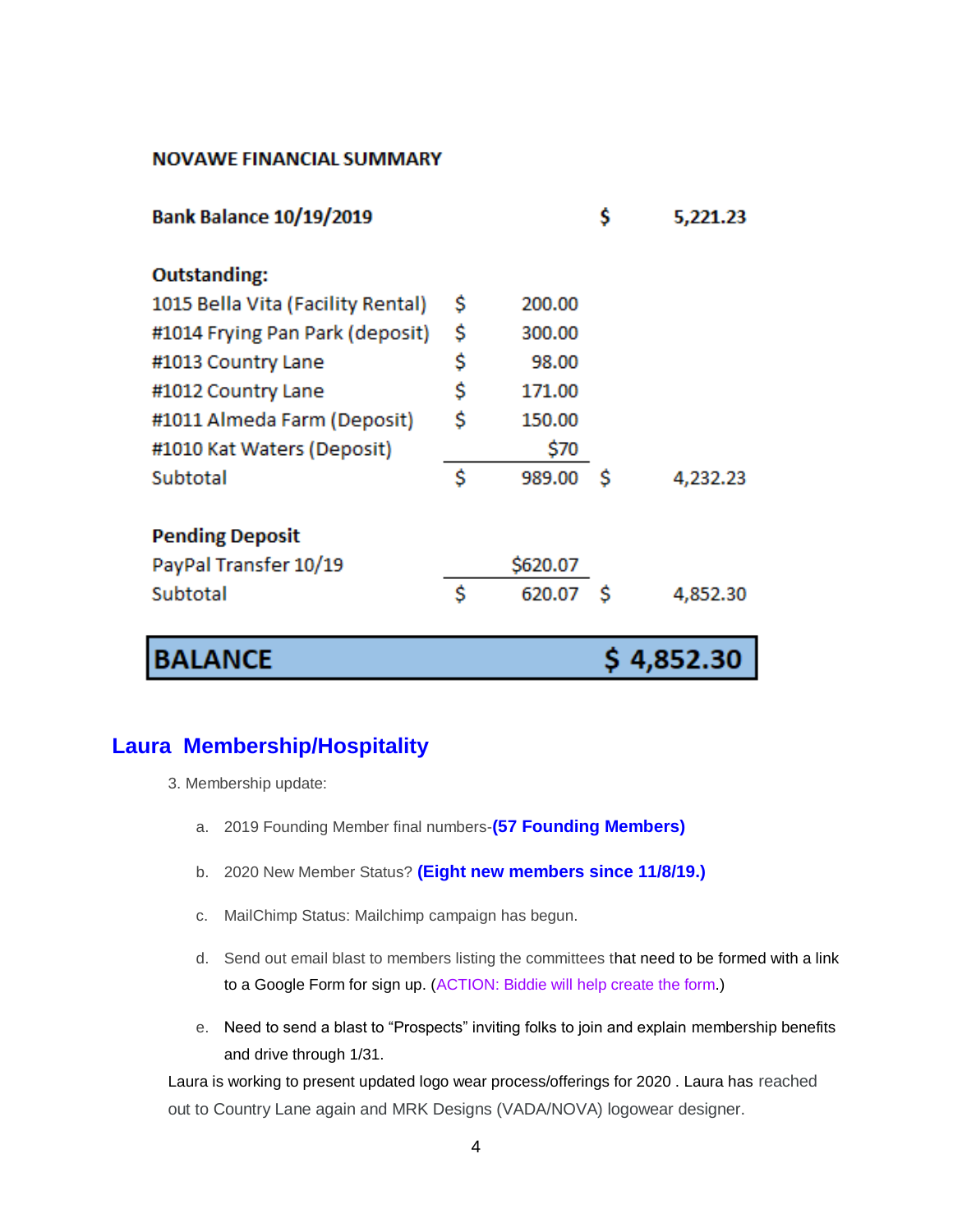Hospitality Committee: Laura, Chair

Status: Dee Mordas and Alli Reed have expressed interest. Laura will contact them to see if they would like to be on this committee.

#### **Biddie**

- 1. Events Committee Status:
	- a. Events Committee. Kim Ellis, Michelle MacDonald. Status: Stephanie Jennings and Jess Williamson said that they would work on this committee.
	- b. NOVAWE PROCEDURES MANUAL. Great resource and will be a "living document." Renamed OPERATIONS MANUAL.
	- c. Year End Awards/Series . Status? The Year End Awards program has been set up in the Operations Manual. ACTION: Year End Awards program needs to be announced to the membership in January.
	- d. Partner Show Series . Status? The NOVAWE Schooling Show Series program has been sent out to 8 organizers and 6 of them have been contacted with a followup call. Currently, Timber Dream Farm has agreed to participate.
	- e. Provide status on Facilities contacted and prices:**This is in the Facilities sheet and is current.**
	- f. EVENT Schedule for 2020 Q1 and Q2 fairly solidified and updated on the Events Calendar. (review)
		- i. What else are we possibly doing? **Board agreed to have a EOH schooling show in late April (25th) and a full WE Schooling show in September (5th). Biddie will make arrangements with a judge, then a location will be secured. We also will have a Halloween Fun Fest Event at BVS either Oct 10th or 24th.**
		- ii. Considering reaching out to Mike and Stephanie Jennings on Cattle Clinic(s) **Biddie has reached out to them about a cattle clinic. They are working on a suitable location with suitable cows.**

<sup>2.</sup> Adair working a "NOVAWE Sponsor Thank you" Play Day (Tentative date is January 12<sup>th</sup>)